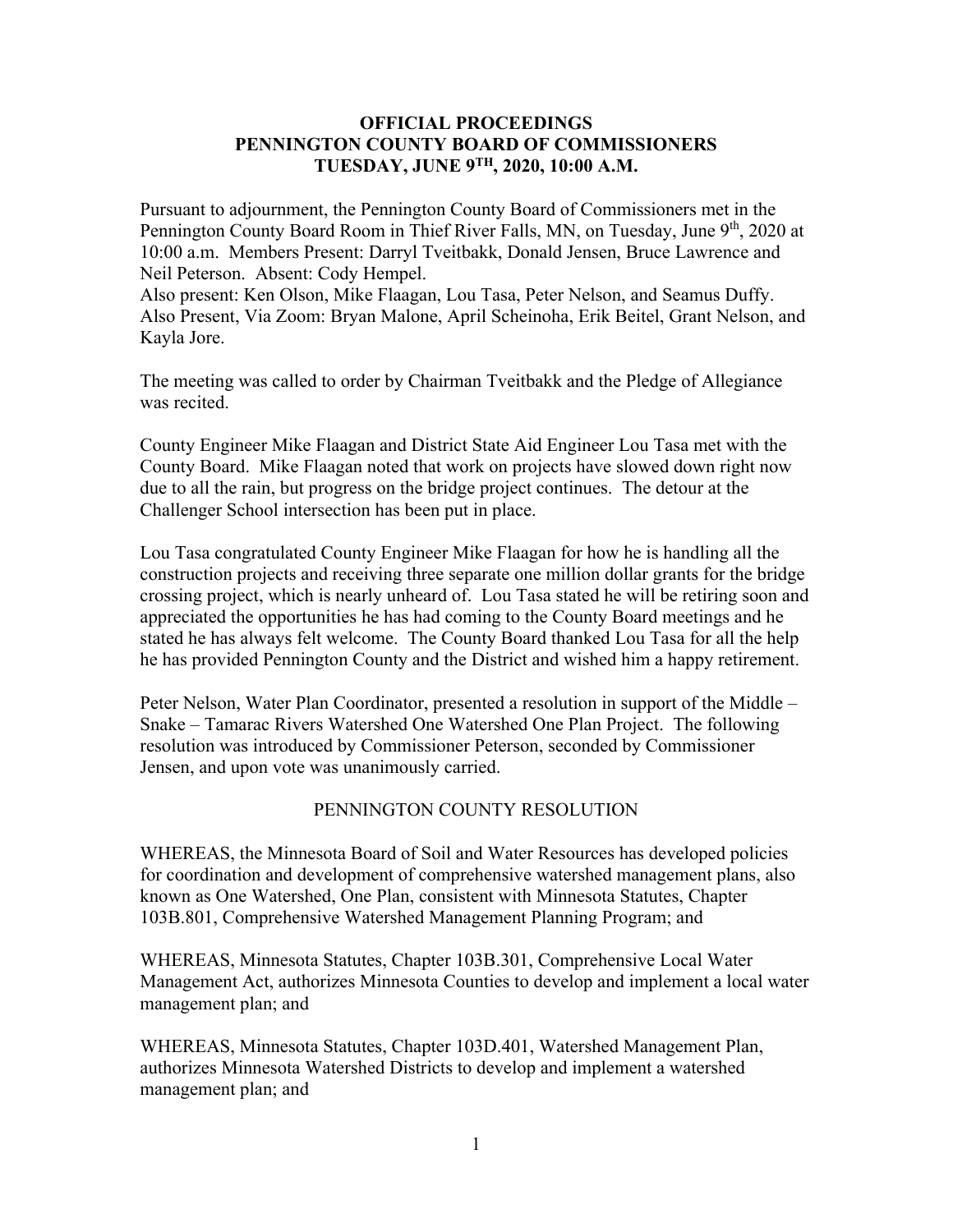WHEREAS, Minnesota Statutes, Chapter 103C.331, subdivision 11, Comprehensive Plan, authorizes Minnesota Soil and Water Conservation Districts to develop and implement a comprehensive plan; and

WHEREAS, the counties, soil and water conservation districts, and watershed districts within the Middle-Snake-Tamarac Rivers, identified by number 44 as delineated in the attached One Watershed, One Plan Suggested Boundary Map, have interest in developing a comprehensive watershed management plan for this area.

NOW, THEREFORE, BE IT RESOLVED, that Pennington County recognizes and supports watershed-scale planning efforts consistent with Minnesota Statutes, Chapter 103B.801, also known as One Watershed, One Plan; and

BE IT FURTHER RESOLVED that Pennington County welcomes the opportunity to collaborate with the counties, soil and water conservation districts, and watershed districts within the Middle-Snake-Tamarac Rivers Watershed for watershed-scale planning efforts in the future; and

BE IT FURTHER RESOLVED that the Pennington County supports an application to the Board of Water and Soil Resources for a planning grant to develop a comprehensive watershed management plan and supports participation on the advisory committee to collaborate with stakeholders on this effort, pending selection as a recipient of a planning grant.

Peter Nelson also discussed the County Ditch #96 Outlet Project. The estimated cost of improvements to outlet from Highway #32 to the Red Lake River is \$150,000. We need to come up with a local match of \$37,000.00 from the County Ditch #96 ditch systems or possibly from the Red River Water Management District to fund the project. The \$113,000.00 of grant funds need to be spent this year or it will be lost. HDR Engineering could design the project by July 3rd, 2020.

Commissioner Peterson moved, seconded by Commissioner Lawrence to authorize HDR Engineering to design the County Ditch #96 Outlet Improvement Project and move forward with the improvement. Motion carried.

Erik Beitel, Emergency Management Director, stated that the number of positive cases of COVID-19 for Pennington County on the Minnesota Department of Health website is understated and that we are now at 48 positive cases and are considered a hotspot.

Kayla Joe, Inter County Nursing Service Director, noted that COVID-19 is not going away and we have become a hotspot. Contracting companies have had over 100 employees tested with 30 positive cases. All are quarantined and MDH is doing contact tracing on the individuals. Oakland Park Communities did a mass testing with zero positive cases. Kayle Jore would like the residents of Pennington County to stay vigilant and take the pandemic seriously.